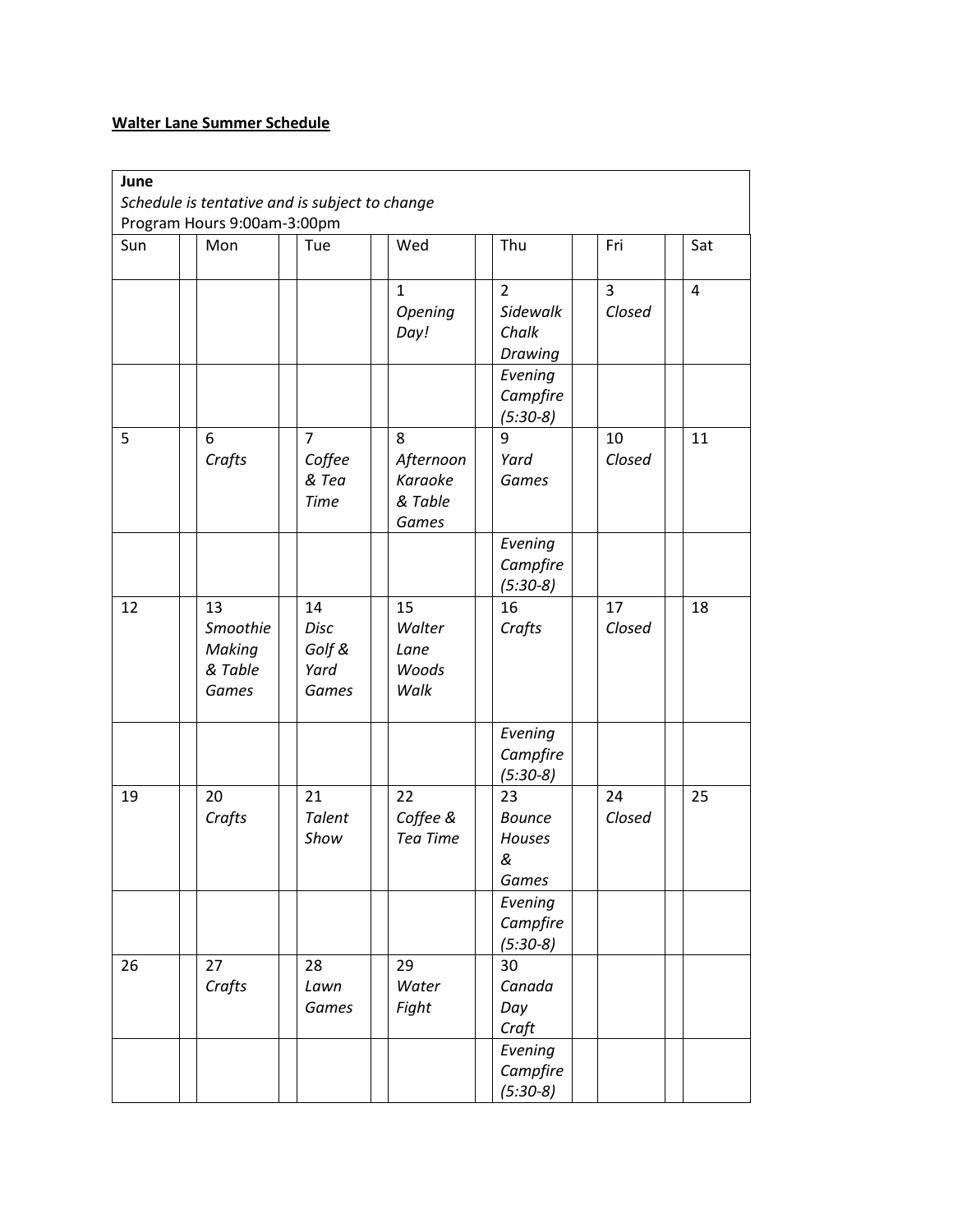| July |                             | Schedule is tentative and is subject to change                    |                                                                      |                                               |                                             |                |
|------|-----------------------------|-------------------------------------------------------------------|----------------------------------------------------------------------|-----------------------------------------------|---------------------------------------------|----------------|
|      | Program Hours 9:00am-3:00pm |                                                                   |                                                                      |                                               |                                             |                |
| Sun  | Mon                         | Tue                                                               | Wed                                                                  | Thu                                           | Fri                                         | Sat            |
|      |                             |                                                                   |                                                                      |                                               | $\mathbf{1}$<br>Closed for<br>Canada<br>Day | $\overline{2}$ |
| 3    | $\overline{4}$<br>Crafts    | 5<br>Taco<br>Tuesday<br>(Served<br>between<br>11:30am-<br>1:00pm) | 6<br>Karaoke &<br>Table<br>Games                                     | $\overline{7}$<br>Bingo &<br><b>Beverages</b> | 8<br>Closed                                 | 9              |
|      |                             |                                                                   |                                                                      | Evening<br>Campfire<br>$(5:30-8)$             |                                             |                |
| 10   | 11<br>Crafts                | 12<br>Disc Golf<br>& Lawn<br>Games                                | 13<br>Wing<br>Wednesday<br>(Served<br>between<br>11:30am-<br>1:00pm) | 14<br>Lawn<br>Games                           | 15<br>Closed                                | 16             |
|      |                             |                                                                   |                                                                      | Evening<br>Campfire<br>$(5:30-8)$             |                                             |                |
| 17   | 18<br>Crafts                | 19<br>Smoothie<br>Making                                          | 20<br>Outdoor<br>Games                                               | 21<br>Carnival                                | 22<br>Closed                                | 23             |
|      |                             |                                                                   |                                                                      | Evening<br>Campfire<br>$(5:30-8)$             |                                             |                |
| 24   | 25<br>Crafts                | 26<br>Water<br>Fight                                              | 27<br>Coffee &<br>Tea Time                                           | 28<br>Outdoor<br>Games                        | 29<br>Closed                                | 30             |
|      |                             |                                                                   |                                                                      | Evening<br>Campfire<br>$(5:30-8)$             |                                             |                |